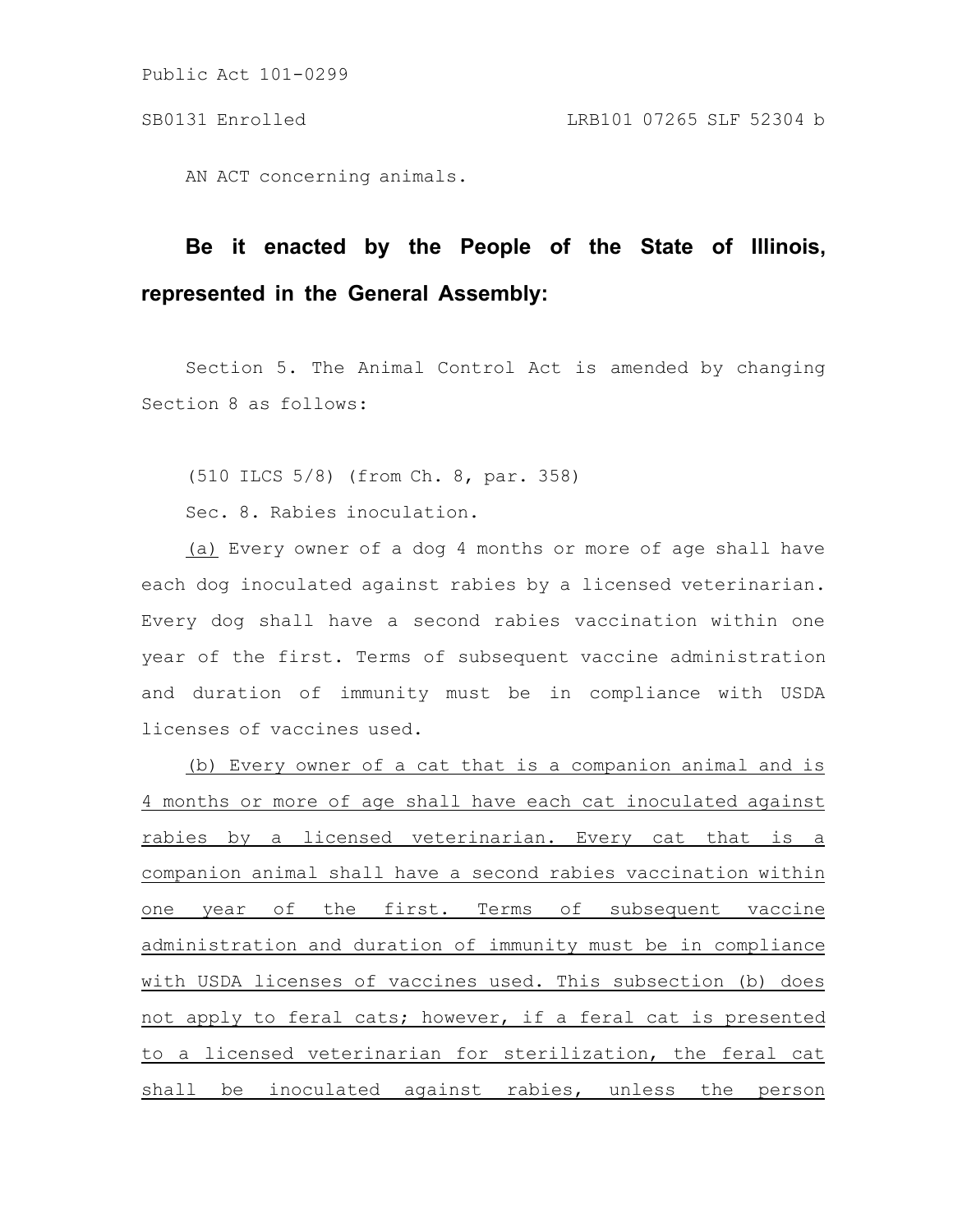presenting the feral cat for care provides an inoculation certificate showing that the feral cat has been inoculated against rabies, and the cost of the inoculation shall be paid by the person presenting the feral cat to a licensed veterinarian for care.

(c) A veterinarian immunizing a dog, cat, or ferret against rabies shall provide the Administrator of the county in which the dog, cat, or ferret resides with a certificate of immunization. Evidence of such rabies inoculation shall be entered on a certificate the form of which shall be approved by the Board and which shall contain the microchip number of the dog, cat, or ferret if it has one and which shall be signed by the licensed veterinarian administering the vaccine. Only one dog, cat, or ferret shall be included on each certificate.

(d) Veterinarians who inoculate a dog shall procure from the County Animal Control in the county where their office is located serially numbered tags, one to be issued with each inoculation certificate. The Board shall cause a rabies inoculation tag to be issued, at a fee established by the Board for each dog inoculated against rabies.

(e) A veterinarian who inoculates a cat that is a companion animal shall issue an inoculation certificate to the owner which shall comply with any registration requirements adopted by the county under Section 3 of this Act. The owner shall pay any fee imposed by the county under Section 3 of this Act. A veterinarian who inoculates a feral cat shall issue an